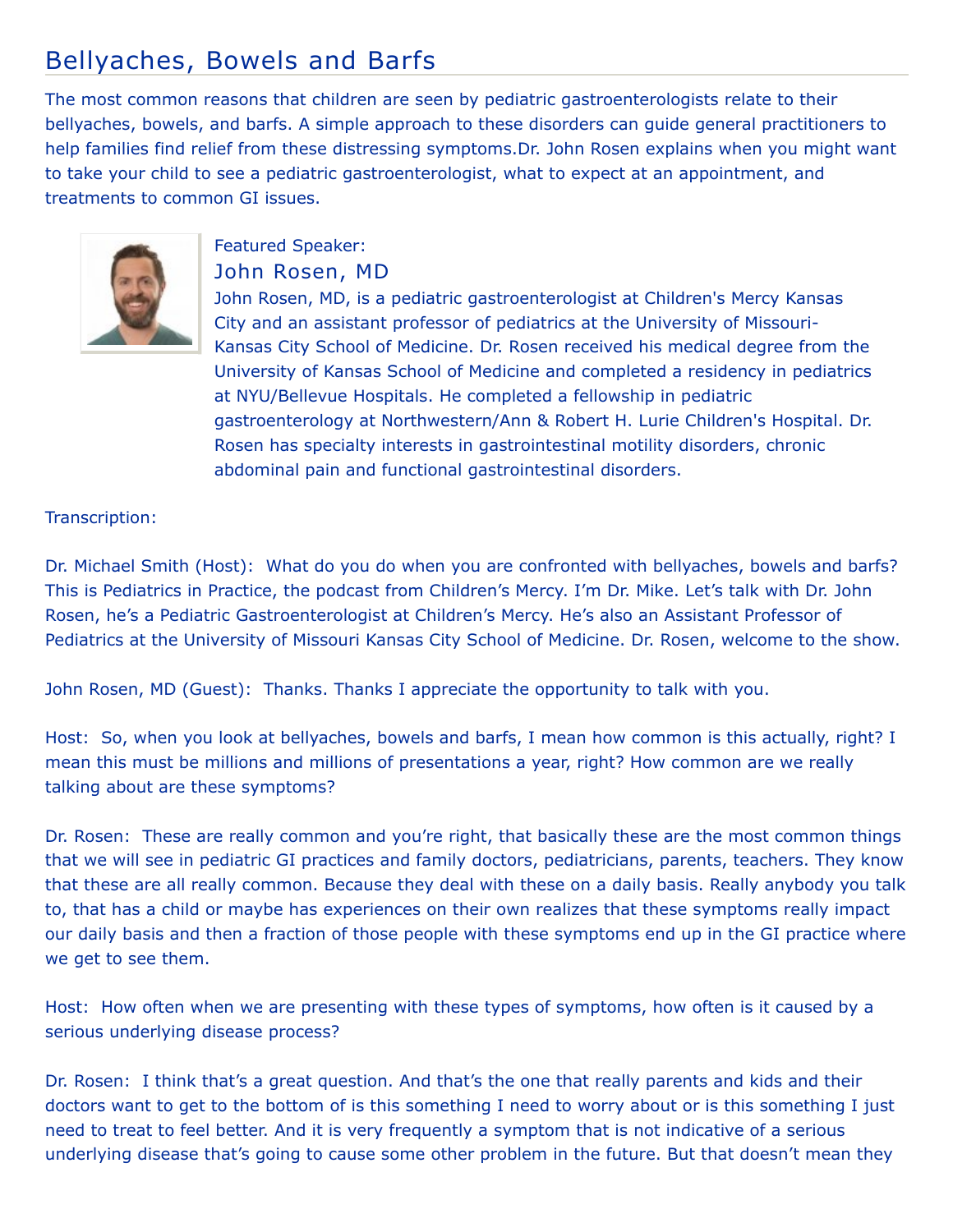aren't serious. They cause a lot of distress, a lot of disability, missing school, missing work and so, there are certain things that we look for that signify yeah there is something underlying that maybe requires other testing. For instance if somebody is losing weight, that's an alarm feature or a red flag saying we don't know why they are losing weight, is it because something else is going on. Let's figure it out.

Or in kids especially, is there blood in the stool? And we hear about this in adults and frequently people think about colon cancer. That is not what we think about in kids. In kids, that have blood in the stool, we think about constipation, did they have a big hard one that caused some irritation and bleeding. Or inflammation. Are things irritated in there? Do we need to go looking to figure out why and figure out how to treat it right?

Host: So, weightloss for sure, maybe some blood in the stool. Any other warning signs that would make you think okay I need to take this a step further. I need to work this up a little bit more?

Dr. Rosen: Yeah, there are. And I think less commonly seen but delay in puberty certainly something that we are aware of in kids, chronic inflammation can result in a delay in puberty. And then other symptoms that are unexplained, recurrent fevers, rashes that we don't explain, those are less specific but certainly would make us think okay, you have GI symptoms and you have these other things you are dealing with, can we put them all together. What I would say is that severe pain or pain that causes somebody to miss school or pain that's lasted a long time; those are actually not alarm features. Those are serious and important, we need to help get those symptoms to improve, but they aren't indicative that something underlying is inflamed or injured. Just that the person is feeling those symptoms and they are real symptoms and they deserve maybe a different kind of evaluation and treatment.

Host: Think about the general pediatrics when they see these symptoms so much, do you feel like sometimes maybe there are some patients who should have been worked up and are missed simply because oh it's another kid coming in with bellyache?

Dr. Rosen: That's got to be really difficult because if a pediatrician or a family doctor even as the parent of a child, you hear bellyache all the time and most bellyaches are not going to cause injury. Most bellyaches don't require a workup. But when do they need a workup? And when you are thinking about constant information flying at you, maybe even like our email boxes; we get so many emails and how do we pick out the ones that are really important and require attention and it requires a little experience. It's hard to know. And for parents, this is really difficult. So, I think talking to your healthcare provider is a great idea. And then for primary care practitioners, yeah, talk to your specialist. There are certain things that are cues like blood in the stool, weightloss, delayed puberty where yeah, they need a little bit more workup, but the vast majority of patients have belly pain and it can be a really difficult thing to tease out.

Host: When you are confronted with this, right, when the patient comes in whether it's bellyache, bowels, barf, we'll just kind of think of it generally right now. How do you approach it? What's a good way to work this up to make sure we're not missing those cases where there should be additional tests?

Dr. Rosen: Yeah that's a great question. And so my approach is really to think about those alarm features, obviously those things I go through a check list in my head are these present or not. Are they gaining weight appropriately or are they not. After that, I think about the severity and duration of their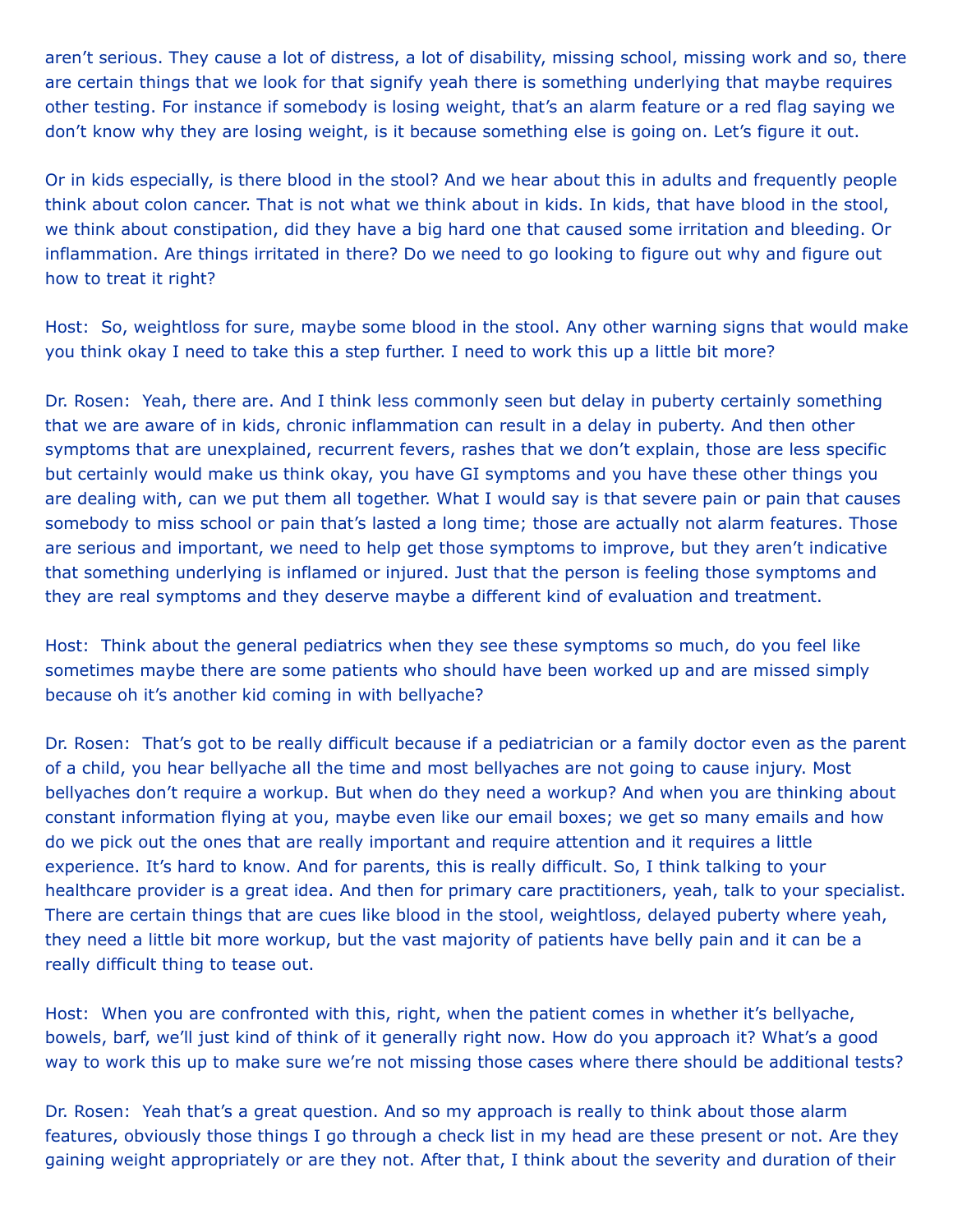symptoms even though that's not the end all be all, if somebody has had belly pain for two weeks and they had a febrile illness at the beginning, and they are doing okay and everybody at home was sick with the same thing; that's less likely something that needs evaluation.

And so I think about the historical context. What else has been going on related to the symptoms. And then I think about the family history. So, certainly some people are at higher risk than others of having chronic diseases like inflammatory bowel disease and celiac disease. If somebody else in the family has a specific GI disorder, I certainly should consider that in light of my patient's risk and so really, it's the symptoms themselves, the clinical context, the family history and then also how much is it affecting their lives. Now somebody might have chronic abdominal pain, irritable bowel syndrome and it could really affect their lives and cause a lot of disability. But if it's really not affecting their lives they are going to school, they are doing okay, I might be less likely in the absence of alarm features or family history to do any tests. I might just try to treat it and get them feeling better.

Host: Let's talk about a specific situation here. infants and vomiting. Right, I know that's very distressful for parents, distressful for the general practitioner, really for anybody. So, maybe a nice review of what are the causes, the common causes of vomiting in infants and when do we need to treat?

Dr. Rosen: One of the most common questions we get in our clinic is my baby is spitting up or vomiting is this a problem we need to look into? What do I do about it? Most infants and most vomiting will be categorized as what's called physiologic reflux or stuff is coming up but it's part of normal development. So, if a baby is growing well, and there's very specific guidelines for growth especially in infancy and they are spitting up all day long, but they are also eating and happy; then no evaluation is needed. We know that this physiologic reflux can be distressing to parents or cousins or siblings, can see it all the time. But if they are growing and generally doing well otherwise, then we expect it to get worse between about four to six or seven months of age and then as they are sitting up more as they are eating more solid food, as they are getting older and their physiologic processes are evolving; we expect it to get better between nine and twelve months of age.

So really, it's a wait it out situation. Other types of vomiting might present in different ways. So, if you have a baby that doesn't vomit at all and then they have really severe vomiting and they become pale and tired, they have an episode that lasts for a couple of hours; that's totally different story. That's not physiologic reflux. We think about other disorders like intestinal obstruction, malrotation of the intestine where it is kind of blocked up. We think about FPIES and we call it FPIES because the full name is food protein induced enterocolitis syndrome and so we kind of tease out based on the history whether we think it's this really common kind of vomiting or reflux that we see or if it's one of these other disorders.

And the only other thing I would put in there is there are other disorders that can cause vomiting in infants but GERD or gastroesophageal reflux disease or acid reflux is thought to be relatively uncommon. It used to be that all babies got put on acid suppression because maybe it was common, or we thought it was common. But in reality, very few babies have pathological or abnormal acid reflux and very few babies actually need acid suppression.

Host: Would you Dr. Rosen prefer if a general practitioner is faces with an infant who is vomiting, and they are not eating. They are not gaining weight. They are presenting as something maybe a little more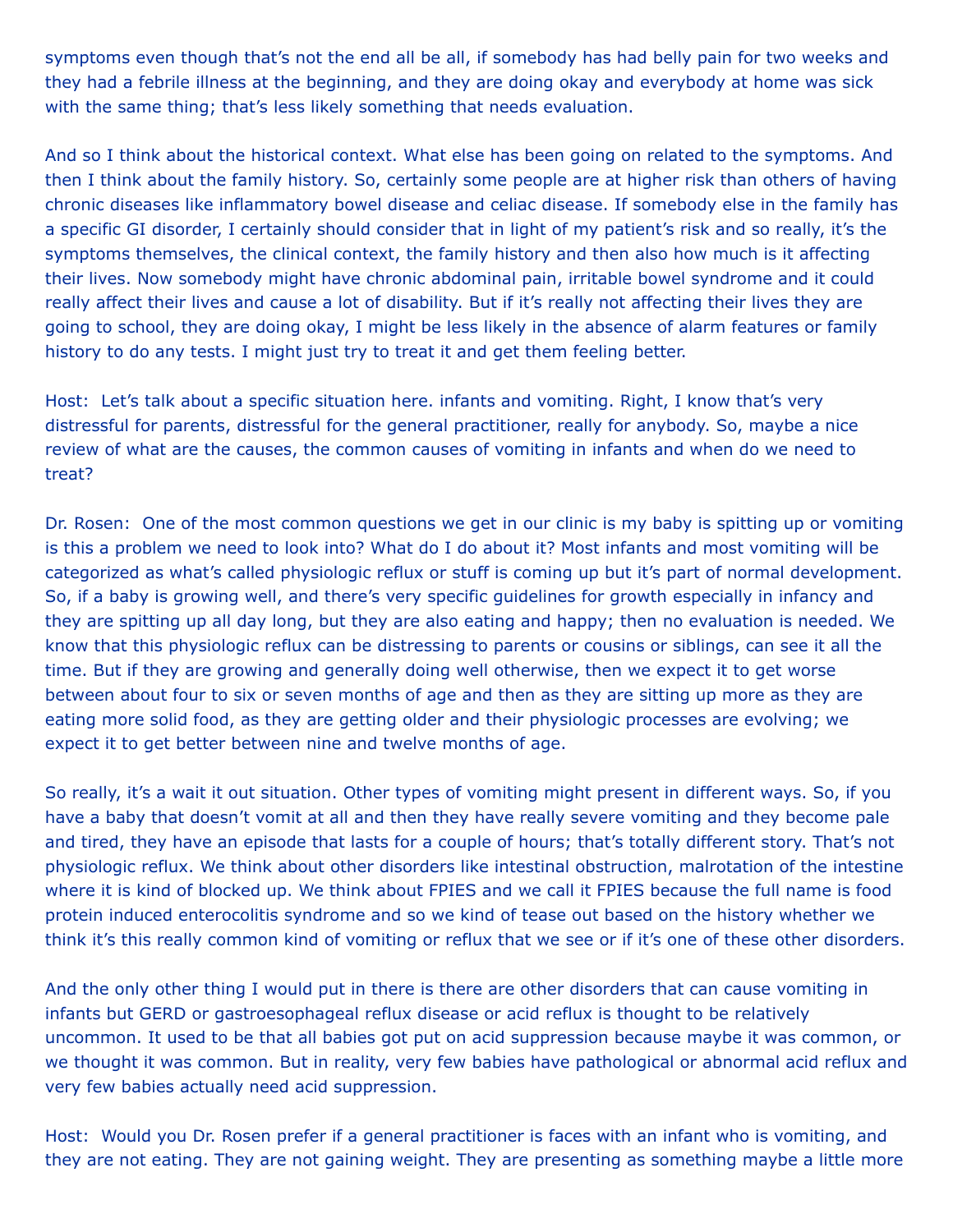serious. Should those go right on to the specialist?

Dr. Rosen: That's a great question. So, it depends on the comfort level of that practitioner. If they know what food protein induced enterocolitis syndrome looks like and they are willing to treat it, then they can. It's a symptom based diagnosis. The same for a cow's milk protein allergy, if they say I see this all the time in my pediatric practice, I know how to switch the formula. I know what to expect or watch for over the next couple of weeks, they do not need a specialist for that. However, I would say they deal with so many different things and like you mentioned before, it's this rapid fire I'm seeing lots of patients with lots of symptoms, I think if a primary care provider feels like they need advice or assistance or even reassurance, I think I have the answer but I just want to make sure; referral to a specialist is fine. That's what we are here for.

Host: So, the last question then so moving away from infants and vomiting, let's talk about another very, very common one, right. Chronic constipation. And I think again, for a lot of general practitioners, I can handle most of these cases myself, what are the warning signs though in chronic constipation that I need to be calling someone like a Dr. Rosen?

Dr. Rosen: I think that the warning signs can be pretty similar. If that constipation is really affecting their ability to eat or grow, if that constipation isn't getting better with whatever treatment that primary care provider is comfortable with, which usually would be osmotic laxatives, things that kind of pull water into the poop and hopefully they'd consider stimulant laxatives which help the colon push poop through; if they have tried those things and it's not getting better; then I think referral is very reasonable. I think that there's a lot that people can try with diet, with dietary fiber, even though the evidence doesn't support that as being really effective, I think a lot of people prefer that approach and it works for some and I think it's very reasonable to do.

So, the only other warning signs with chronic constipation or reasons for referral is somebody does an exam and the anus or the hole where the poop comes out of, if it doesn't look normal and that could be any variation, they need to see a specialist, a colorectal surgeon or a GI doctor and if there's a family history again back to the family history of things like Hirschsprung's Disease or other specific disorders that can run in families; then definitely referral would be indicated.

Host: So, Dr. Rosen, in summary, what would you like people and really the general practitioner, what would you like them to know about bellyaches, bowels and barfs?

Dr. Rosen: That's kind of a broad field but those are the most common things that we'll see in pediatric GI and they are welcome to refer those patients because we can help them sort things out. But I think also, it's important for a general practitioner even a parent to know that in the absence of certain alarm features like weightloss, like blood, most of those disorders are very treatable and don't need extra tests. I think knowing how to navigate that can be difficult but certainly the healthcare provider and the family and the patient working on it together on an ongoing basis is needed, it's necessary.

Host: That's Dr. John Rosen. He's a Pediatric Gastroenterologist at Children's Mercy. Thanks for [checking out this episode of Pediatrics in Practice. Please visit](http://www.childrensmercy.org/) **www.childrensmercy.org (http://www.childrensmercy.org)**, that's **www.childrensmercy.org (http://www.childrensmercy.org)** [to get connected with Dr. Rosen or](http://www.childrensmercy.org/) another provider. If you found this